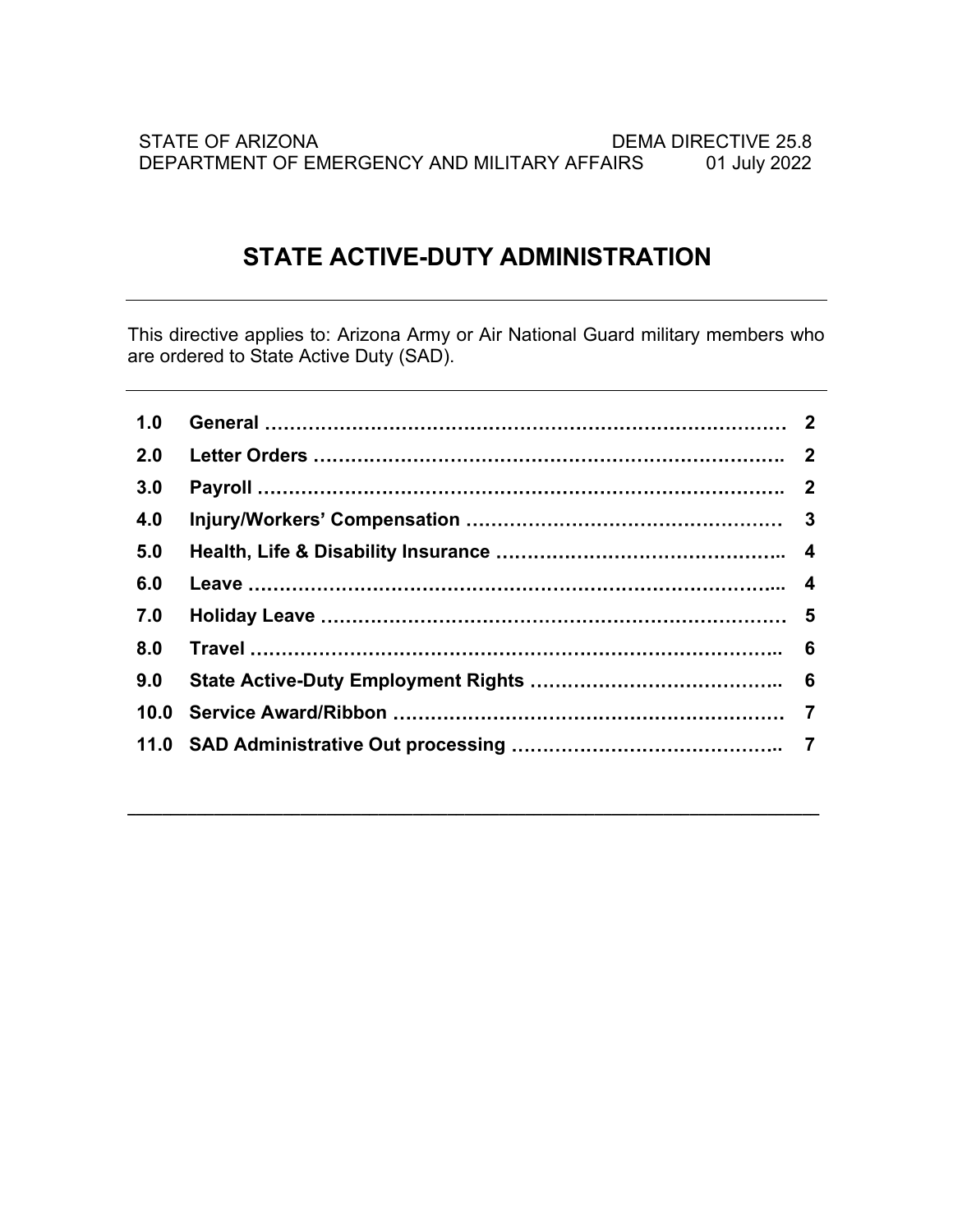# 1.0 GENERAL

Members of the Arizona Army or Air National Guard who are ordered to State Active Duty (SAD) will be processed in accordance with this directive and shall be eligible for limited benefits.

# 2.0 LETTER ORDERS

The JTF (Joint Task Force – Arizona) is responsible for publishing SAD written letter orders. These letter orders are written by order of The Adjutant General (TAG) on behalf of the Governor. Due to the often immediate need to mobilize members of the National Guard to SAD, a Verbal Order of the Commanding Officer (VOCO) may be used prior to publishing a SAD letter order. JTF personnel will prepare a memo verifying duty status upon employer request.

# 3.0 PAYROLL

# 3.1 SAD Pay

SAD pay is determined by using the DoD Pay Manual and Military Pay Tables based on years of military service, incentive status, rank, and claimed dependents. To determine SAD pay, relevant information is retrieved from applicable Army and Air Personnel and Pay Systems. Members must ensure the information in these systems are accurate and current, during the components readiness process that occurs prior to JTF accepting a member on mission. Military pay includes base pay, incentive pay, special pay for medical personnel, basic allowance for housing (BAH), and basic allowance for subsistence (BAS); allowance rates may vary after 30 consecutive days of duty. If meals are provided, BAS is not paid. In addition to military pay, enlisted members performing SAD, under an emergency declaration, are authorized an additional \$30.00 per day, IAW A.R.S.§ 26-156 (B) (additional salary provisions do not apply to officers or warrant officers).

## 3.2 Pay Period

In accordance with the state of Arizona payroll calendar, pay periods end every other Friday and direct deposit/paychecks are issued the following week. A National Guard member who is an active state employee with either DEMA or another state agency will receive SAD pay through the member agency's payroll. SAD pay is transferred to the employee's agency and added to any other pay due from that agency.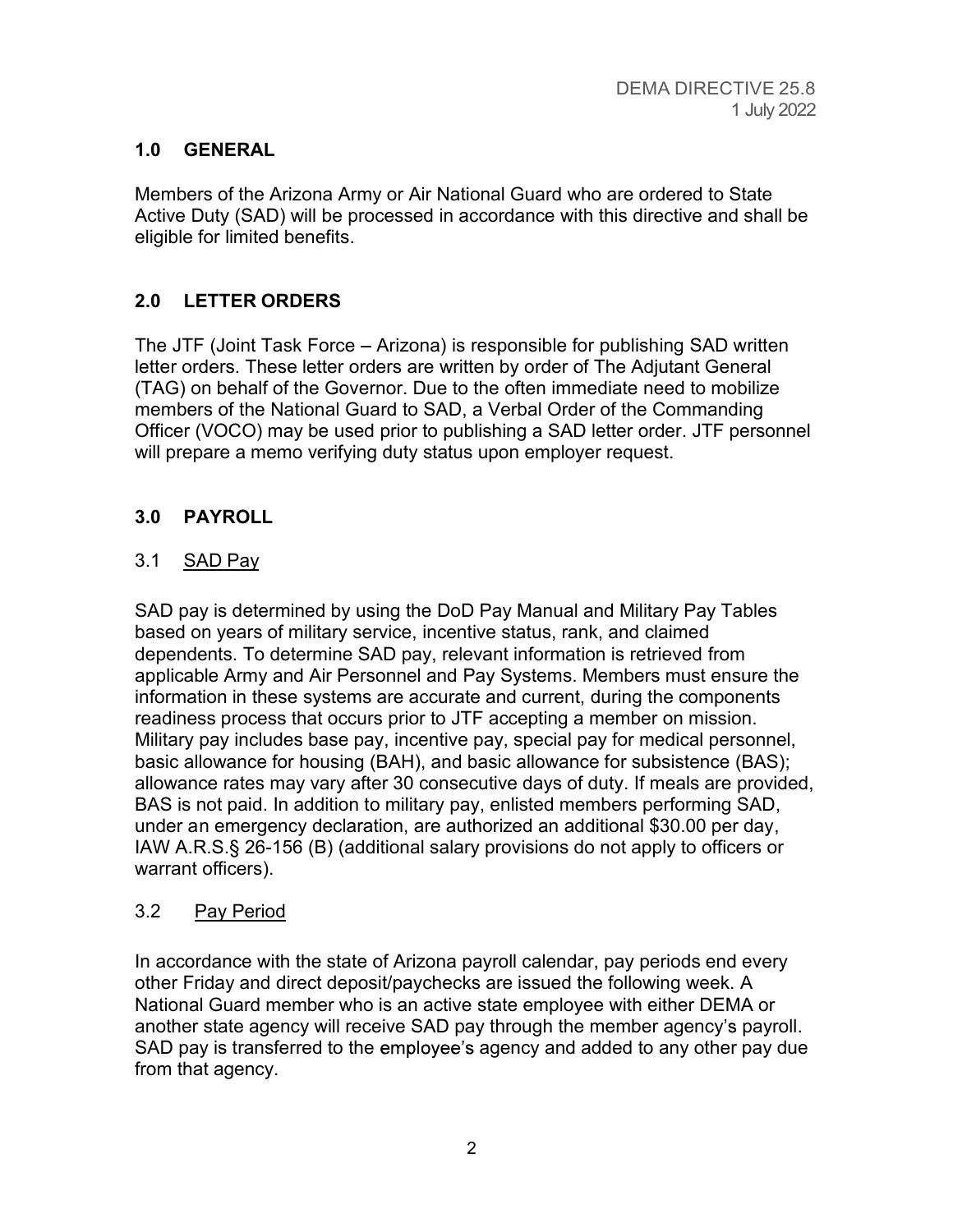If a member believes there is a pay problem or that they were accounted for incorrectly, they must go through military organizational levels within JTF, to rectify the problem.

# 3.3 Federal Income Tax

SAD members pay FICA/MED, and federal taxes. Tax withholding is based on the member's W-4 that is submitted to JTF. Base pay, incentive pay, and the \$30.00 a day enlisted salary provision are subject to federal income taxes. BAH and BAS are non-taxable income. Arizona Department of Administration (ADOA) will mail a year end W-2 to each member.

#### 3.4 State Income Exemption

Compensation received under State Active-Duty qualifies as "active service" and exempt from state income tax per Arizona Revised Statutes §43-1022(11).

## 4.0 INJURY/WORKERS' COMPENSATION

Members should call 911 for immediate medical care of serious injuries or call the CORVEL Workers Compensation line at 1-800-685-2877 for non-emergency medical attention.

## 4.1 Disability Benefits

Workers' Compensation is provided pursuant to Title 23 of the Arizona Revised Statutes. This protection covers any work-related injury or illness that requires medical treatment or time-off of work. Worker's compensation insurance generally provides limited benefits to eligible workers in the form of medical treatment and/or compensation for apportion of lost wages.

If a member sustains a work-related injury or illness, the member is required to notify his/her supervisor within the JTF immediately (within 48 hours of the occurrence). Supervisors are responsible for ensuring the member obtains medical attention if necessary. Supervisors must complete a Supervisor's Report of Injury form and Employer's Report of Industrial Injury form within 24 hours. JTF will route all forms and claims to the DEMA Risk Manager within 24 hours of reviewing and logging for tracking.

Members will send medical bills for industrial injuries/illnesses to the Administrative Service Office after retaining copies for themselves. For additional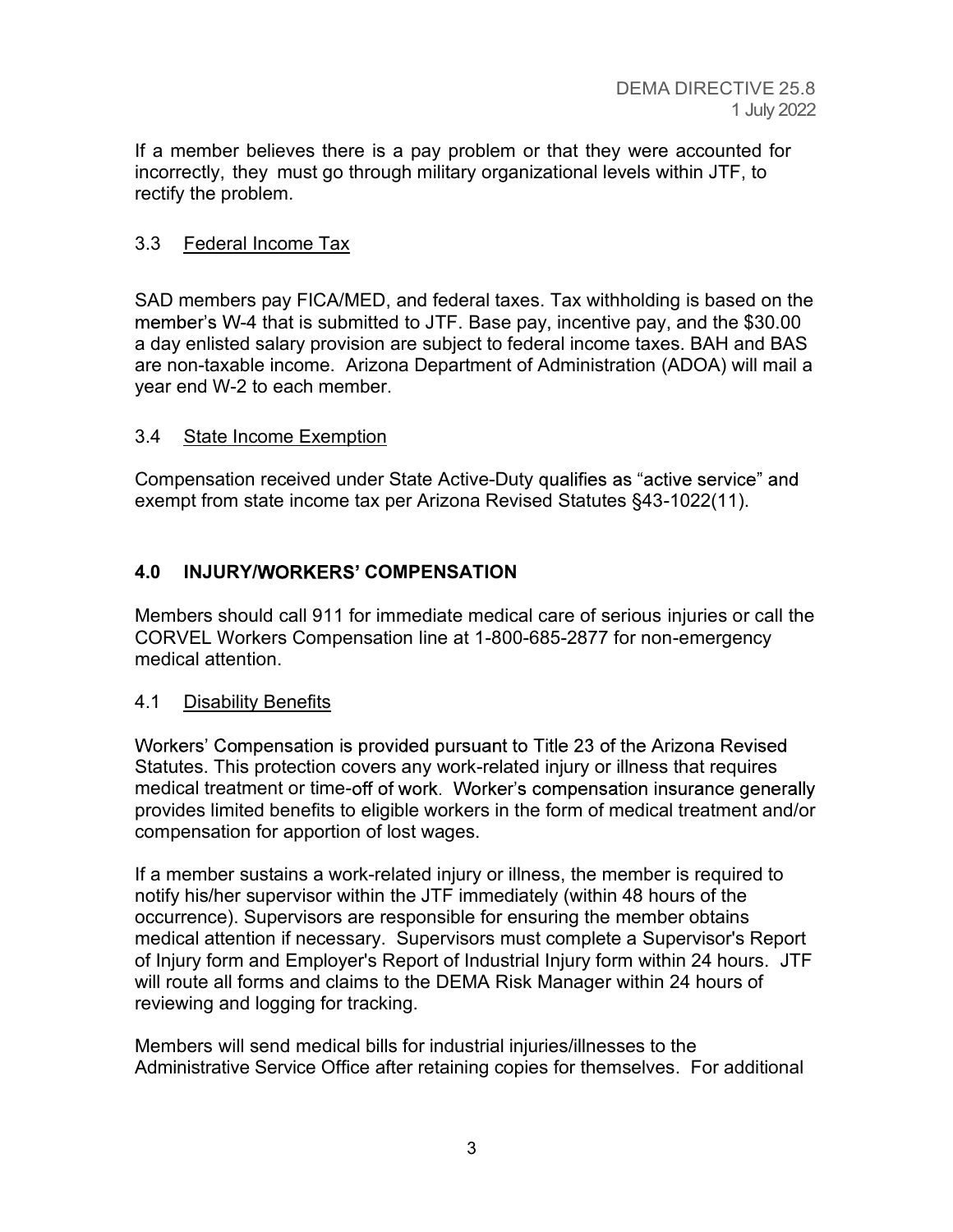information, visit the ADOA Risk Management Workers' Compensation site at: https://staterisk.az.gov/workers-compensation/employees.

### 4.2 Death Benefits

Per A.R.S. 23-1046, in the case of an injury causing death, temporary employees (State Active Duty) are covered under State of Arizona Workers' Compensation Laws. Benefits are:

- 1. Up to \$5,000 in burial expenses.
- 2. To the surviving spouse, if there are <u>no</u> children, 66<sup>2</sup>/3% of the average monthly wage of the deceased, to be paid until such spouse's death or remarriage, with two years compensation in one lump sum upon remarriage.
- 3. To the surviving spouse, if there are children, 35% of the average monthly wage of the deceased, to be paid until such spouse's death or remarriage, with two years compensation in one sum upon remarriage; and to the surviving children an additional 312 /3% of the average monthly wage, to be divided equally among them until the age of 18 years, until the age of 22 years if the child is enrolled as a full-time student in any accredited educational institution, or if over 18 years and incapable of self-support when the child becomes capable of self-support.

## 5.0 HEALTH, LIFE, & DISABILITY INSURANCE

SAD members on orders exceeding thirty consecutive days and their dependents are eligible to participate in the State's elective health, life, and disability income insurance programs, IAW Arizona Revised Statute (A.R.S.) §26-158. Upon the completion of SAD, a member of the Arizona National Guard, including dependents, are no longer eligible to receive benefits, but may be eligible for a continuation of health benefits in accordance with the Consolidated Omnibus Budget Reconciliation Act (COBRA).

## 6.0 LEAVE

#### 6.1 Leave Benefit

Beginning March 01, 2022: after serving for more than 30 days of continuous SAD, members accrue 2.5 days of leave per month they are on state active duty.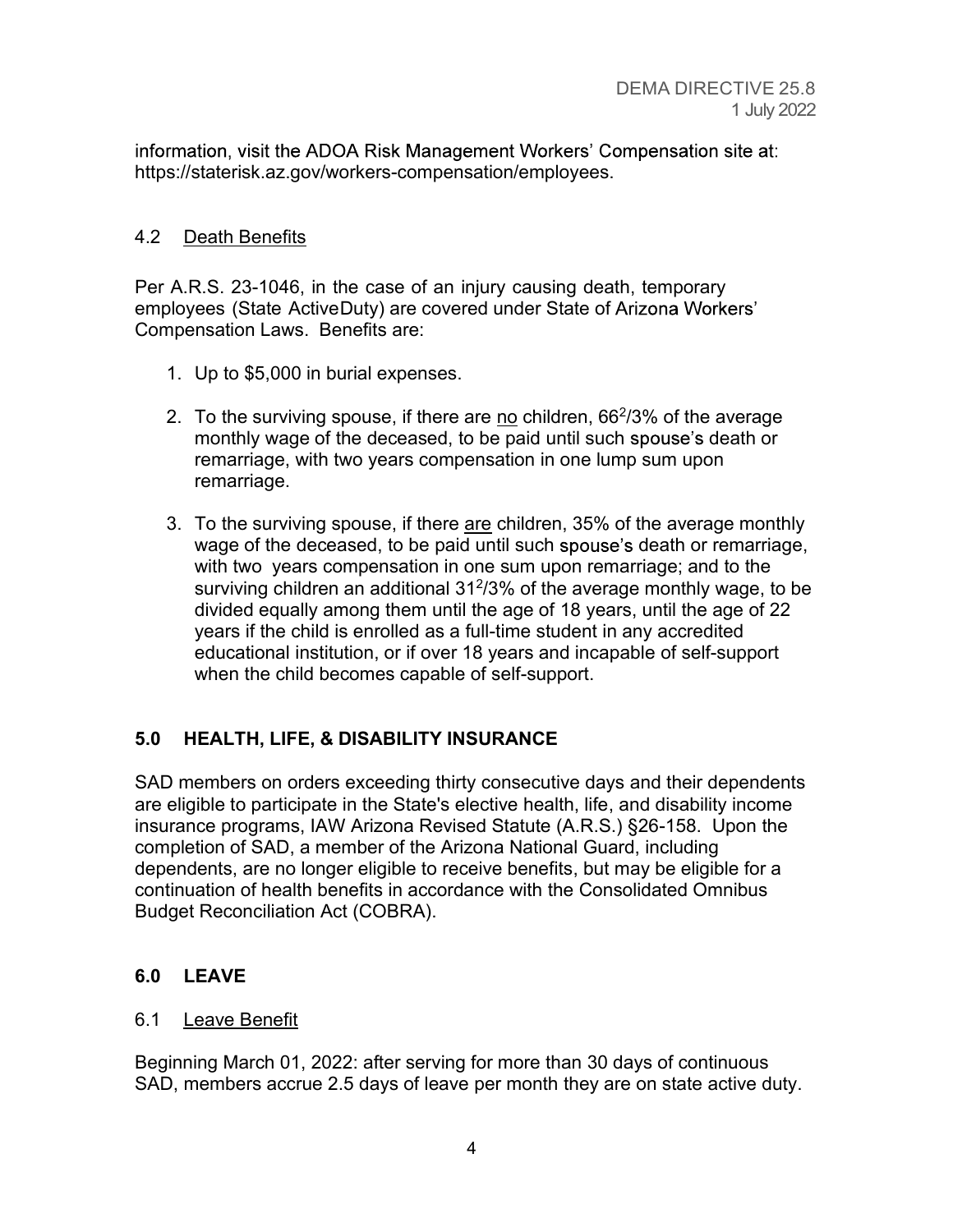Partial months are prorated. Leave calculations are computed using the same method as active-duty military components.

#### 6.2 Request for Leave

Leave requests must be submitted to the member's supervisor within JTF and approved by his/her JTF commander. Commanders will approve leave as manning permits and within the constraints of mission operations. Only accrued leave can be requested and approved.

#### 6.3 Accrued Leave Balance

Members will be placed on terminal leave beyond the end of mission execution for any unused leave balances. This will include any unused leave accrued during an EMAC response in other states. Additional leave is not earned during terminal leave periods.

# 7.0 HOLIDAY LEAVE

Paid federal holidays, as posted on the Office of Personnel Management (OPM) calendar (https://www.opm.gov/policy-data-oversight/pay-leave/federal-holidays/), are authorized for members who meet the following criteria:

1. Must be on SAD orders for 30 consecutive days prior to the legal holiday; and,

 2. Must continue to be on SAD through the regularly scheduled day after the holiday; or

3. Other leave passes may be authorized by the TAG or his/her designee.

Holiday leave is granted at command discretion. If a member is required to perform SAD on a legal holiday or if the holiday falls on the member's regularly scheduled day off, and the member meets the above criteria, the member will have the holiday pay added to their payroll or afforded an additional day off during that same pay period.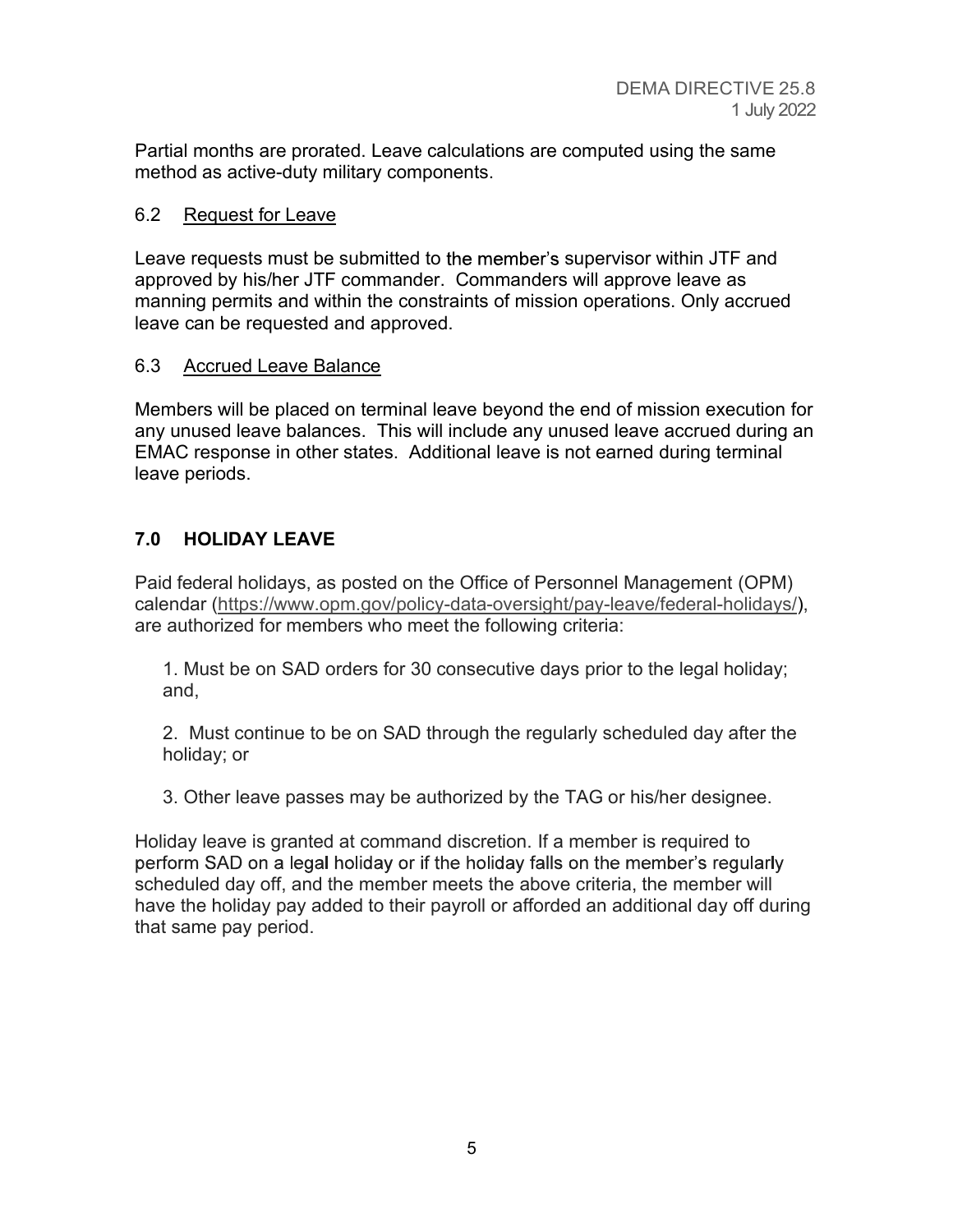# 8. TRAVEL

# 8.1 Travel Reimbursement

To qualify for reimbursement, a SAD member must be deployed at lease 50 miles from their residence. Receipts for travel-related expenditures must be submitted along with State of Arizona Travel Claim form GAO-503EZ for reimbursement. Forms can be found at General Accounting Office (GAO) website: https://gao.az.gov/publications/forms. SAD members in an authorized travel status, are eligible for reimbursement at the

current rate for the area as listed in the Arizona State Accounting Manual (SAAM). In-and-out of state rates can be found on the General Accounting Office website: https://gao.az.gov/publications/SAAM, under chapter 50 - Travel, section 95.

# 8.2 Lodging

Lodging is normally arranged and paid for by DEMA Logistics on behalf of the member. In cases of emergency where lodging is not arranged, SAD members in an authorized travel status may get preapproval from DEMA Logistics to procure their own lodging and will be reimbursed for preapproved lodging costs at the completion of the mission. The original lodging receipt is required for reimbursement. Rates vary per city and/or time of year and can be found on the General Accounting Office website: https://gao.az.gov/publications/SAAM, under chapter  $50 -$ Travel, section 95.

# 9.0 STATE ACTIVE-DUTY EMPLOYMENT RIGHTS

## 9.1 Leave of Absence from Employment

Per A.R.S. § 26-168, an employer shall not refuse to permit members of the National Guard to take a leave of absence from employment for the purpose of complying with competent orders of the State. The leave of absence shall not affect vacation rights which employees otherwise have, except that an employer need not consider the period of absence as a period of work performed for him/her in determining eligibility for vacation and the amount of vacation pay to which the employee is entitled.

A member of the National Guard shall not lose seniority or precedence while absent under competent military orders. Upon return to employment, the